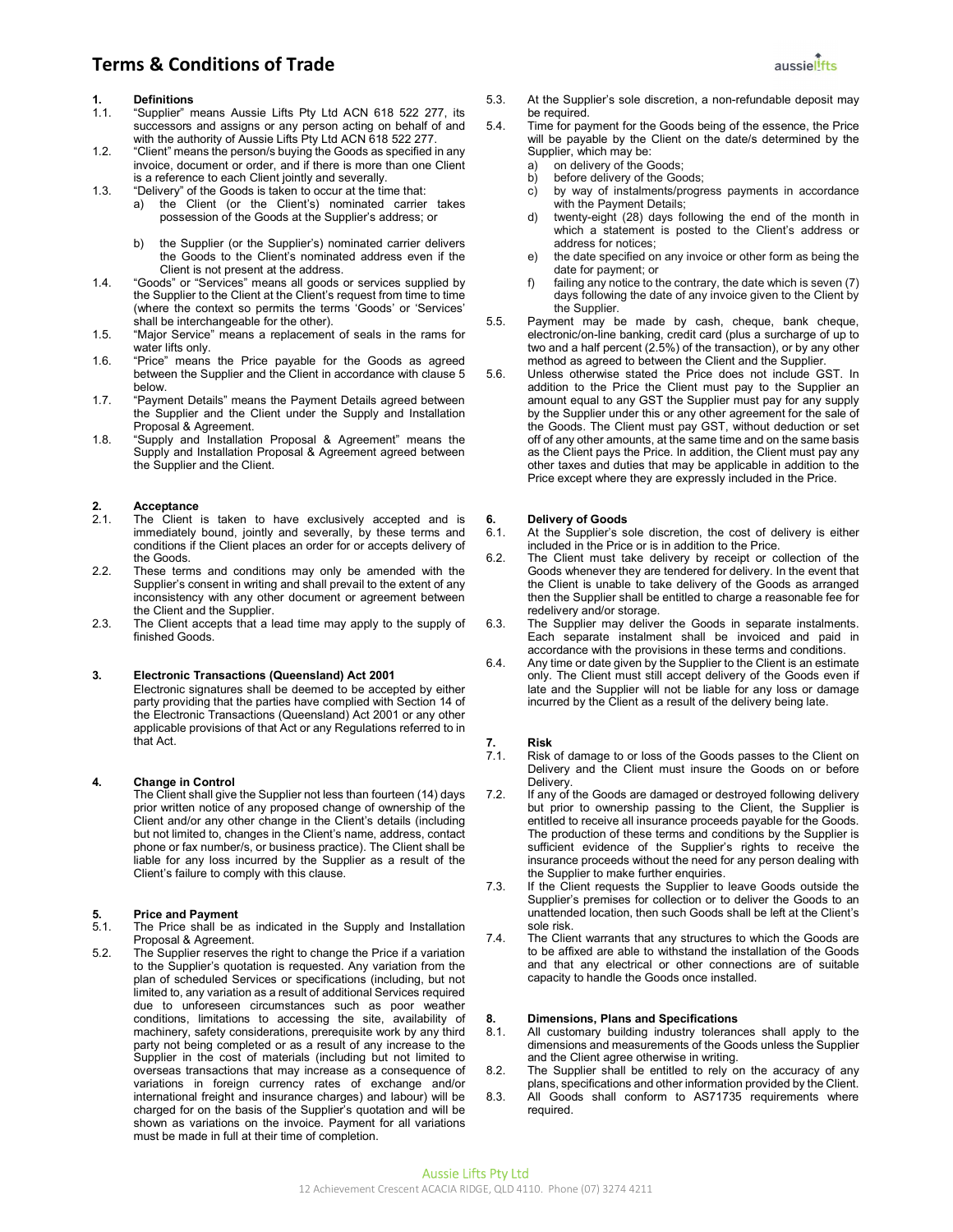# 9. Specifications of Goods<br>9.1. The Client acknowledges t

- The Client acknowledges that:
	- a) all descriptive specifications, illustrations, drawings, data, dimensions, ratings and weights stated in the manufacturer's or Supplier's fact sheets, or advertising material, are approximate only and are given by way of identification only. The Client shall not be entitled to rely on such information, and any use of such does not constitute a sale by description, and does not form part of the contract, unless expressly stated as such in writing by the Supplier;
	- while the Supplier may have provided information or figures to the Client regarding the performance of the Goods, the Client acknowledges that the Contractor has given these in good faith, and are estimates based on prescribed industry **estimates**
- 9.2. The Client shall be responsible for ensuring that the Goods ordered are suitable for their intended use.

# **10.** Title<br>10.1 The

- The Supplier and the Client agree that ownership of the Goods shall not pass until:
	- a) the Client has paid the Supplier all amounts owing to the Supplier; and
	- b) the Client has met all of its other obligations to the Supplier.
- 10.2. Receipt by the Supplier of any form of payment other than cash shall not be deemed to be payment until that form of payment has been honoured, cleared or recognised.
- 10.3. It is further agreed that:
	- a) until ownership of the Goods passes to the Client in accordance with clause 10.1 that the Client is only a bailee of the Goods and must return the Goods to the Supplier on request.
	- b) the Client holds the benefit of the Client's insurance of the Goods on trust for the Supplier and must pay to the Supplier the proceeds of any insurance in the event of the Goods being lost, damaged or destroyed.
	- c) the Client must not sell, dispose, or otherwise part with possession of the Goods other than in the ordinary course of business and for market value. If the Client sells, disposes or parts with possession of the Goods then the Client must hold the proceeds of any such act on trust for the Supplier and must pay or deliver the proceeds to the Supplier on demand.
	- d) the Client should not convert or process the Goods or intermix them with other goods but if the Client does so then the Client holds the resulting product on trust for the benefit of the Supplier and must sell, dispose of or return the resulting product to the Supplier as it so directs.
	- e) the Client irrevocably authorises the Supplier to enter any premises where the Supplier believes the Goods are kept and recover possession of the Goods.
	- f) the Supplier may recover possession of any Goods in transit whether or not delivery has occurred.
	- g) the Client shall not charge or grant an encumbrance over the Goods nor grant nor otherwise give away any interest in the Goods while they remain the property of the Supplier.
	- h) the Supplier may commence proceedings to recover the Price of the Goods sold notwithstanding that ownership of the Goods has not passed to the Client.

# 11. Personal Property Securities Act 2009 ("PPSA")<br>11.1. In this clause financing statement, financing chang

- In this clause financing statement, financing change statement, security agreement, and security interest has the meaning given to it by the PPSA.
- 11.2. Upon assenting to these terms and conditions in writing the Client acknowledges and agrees that these terms and conditions constitute a security agreement for the purposes of the PPSA and creates a security interest in all Goods and/or collateral (account) – being a monetary obligation of the Client to the Supplier for Services – that have previously been supplied and that will be supplied in the future by the Supplier to the Client. 11.3. The Client undertakes to:
	- a) promptly sign any further documents and/or provide any further information (such information to be complete, accurate and up-to-date in all respects) which the Supplier may reasonably require to:
		- i) register a financing statement or financing change statement in relation to a security interest on the Personal Property Securities Register;



- ii) register any other document required to be registered by the PPSA; or
- iii) correct a defect in a statement referred to in clause 11.3a)i) or 11.3a)i);
- b) indemnify, and upon demand reimburse, the Supplier for all expenses incurred in registering a financing statement or financing change statement on the Personal Property Securities Register established by the PPSA or releasing any Goods charged thereby;
- c) not register a financing change statement in respect of a security interest without the prior written consent of the Supplier;
- d) not register, or permit to be registered, a financing statement or a financing change statement in relation to the Goods and/or collateral (account) in favour of a third party without the prior written consent of the Supplier;
- e) immediately advise the Supplier of any material change in its business practices of selling the Goods which would result in a change in the nature of proceeds derived from such sales.
- 11.4. The Supplier and the Client agree that sections 96, 115 and 125 of the PPSA do not apply to the security agreement created by these terms and conditions.
- 11.5. The Client waives their rights to receive notices under sections 95, 118, 121(4), 130, 132(3)(d) and 132(4) of the PPSA.
- 11.6. The Client waives their rights as a grantor and/or a debtor under sections 142 and 143 of the PPSA.
- 11.7. Unless otherwise agreed to in writing by the Supplier, the Client waives their right to receive a verification statement in accordance with section 157 of the PPSA.
- 11.8. The Client must unconditionally ratify any actions taken by the Supplier under clauses 11.3 to 11.5.
- 11.9. The Client agrees to execute all documents and do all acts, matters and things which the Supplier reasonably requires to more effectively secure its rights pursuant to the security interest created under this Agreement.
- 11.10. Subject to any express provisions to the contrary nothing in these terms and conditions is intended to have the effect of contracting out of any of the provisions of the PPSA

# 12. Security and Charge<br>12.1. In consideration of the

- In consideration of the Supplier agreeing to supply the Goods, the Client charges all of its rights, title and interest (whether joint or several) in any land, realty or other assets capable of being charged, owned by the Client either now or in the future, to secure the performance by the Client of its obligations under these terms and conditions (including, but not limited to, the payment of any money).
- 12.2. The Client indemnifies the Supplier from and against all the Supplier's costs and disbursements including legal costs on a solicitor and own Client basis incurred in exercising the Supplier's rights under this clause.
- 12.3. The Client irrevocably appoints the Supplier and each director of the Supplier as the Client's true and lawful attorney/s to perform all necessary acts to give effect to the provisions of this clause 12 including, but not limited to, signing any document on the Client's behalf.

#### 13. Defects, Warranties and Returns, Competition and Consumer Act 2010 (CCA)

- 13.1. The Client must inspect the Goods on delivery and must within seven (7) days of delivery notify the Supplier in writing of any evident defect/damage, shortage in quantity, or failure to comply with the description or quote. The Client must notify any other alleged defect in the Goods as soon as reasonably possible after any such defect becomes evident. Upon such notification the Client must allow the Supplier to inspect the Goods.
- 13.2. Under applicable State, Territory and Commonwealth Law (including, without limitation the CCA), certain statutory implied guarantees and warranties (including, without limitation the statutory guarantees under the CCA) may be implied into these terms and conditions (Non-Excluded Guarantees).
- 13.3. The Supplier acknowledges that nothing in these terms and conditions purports to modify or exclude the Non-Excluded Guarantees.
- 13.4. Except as expressly set out in these terms and conditions or in respect of the Non-Excluded Guarantees, the Supplier makes no warranties or other representations under these terms and conditions including but not limited to the quality or suitability of

#### Aussie Lifts Pty Ltd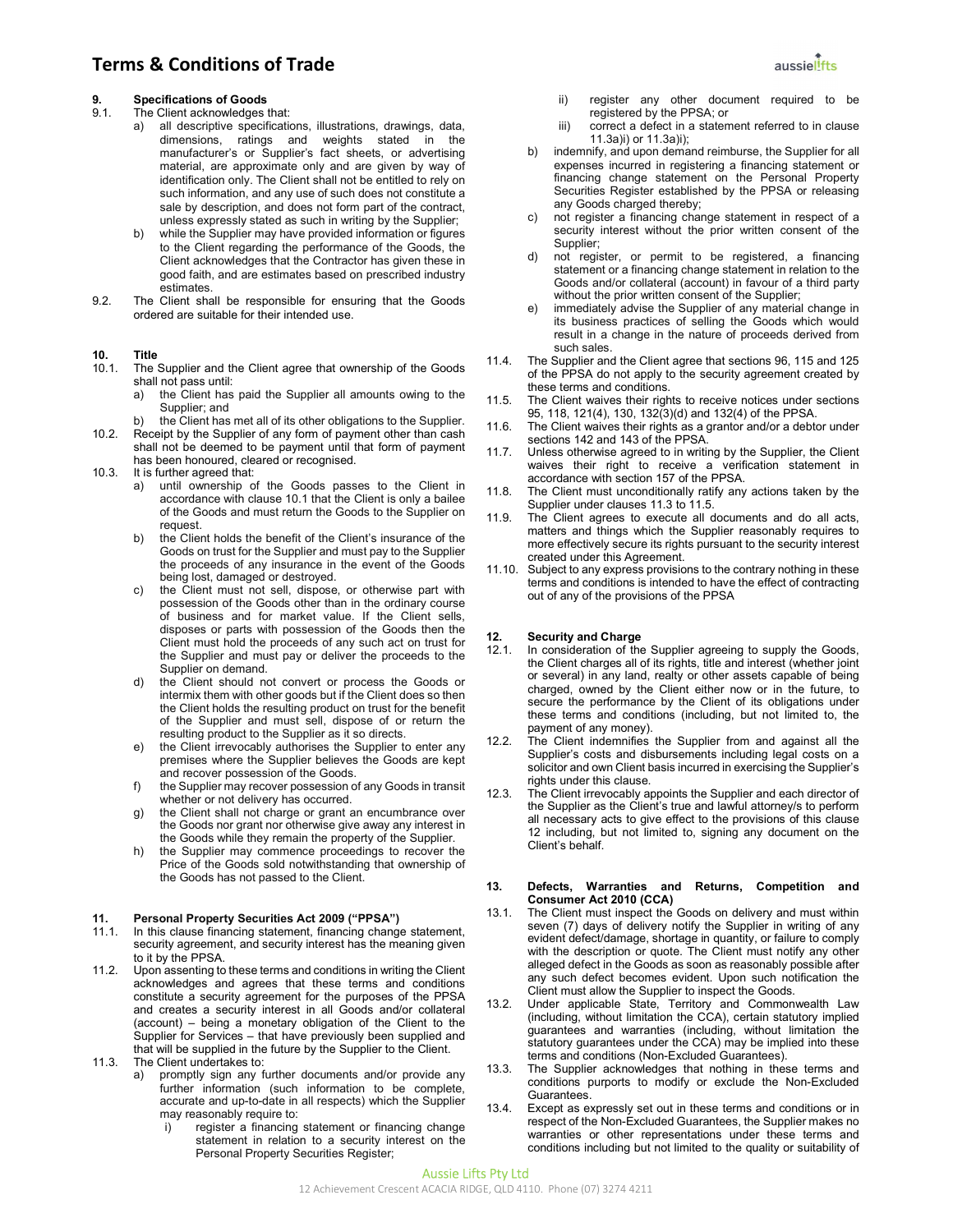the Goods. The Supplier's liability in respect of these warranties is limited to the fullest extent permitted by law.

- 13.5. If the Client is a consumer within the meaning of the CCA, the Supplier's liability is limited to the extent permitted by section 64A of Schedule 2.
- 13.6. If the Supplier is required to replace the Goods under this clause or the CCA, but is unable to do so, the Supplier may refund any money the Client has paid for the Goods.
- 13.7. If the Client is not a consumer within the meaning of the CCA, the Supplier's liability for any defect or damage in the Goods is:
	- a) limited to the value of any express warranty or warranty card provided to the Client by the Supplier at the Supplier's sole discretion;
	- b) limited to any warranty to which the Supplier is entitled, if the Supplier did not manufacture the Goods;
	- c) otherwise negated absolutely.
- 13.8. Subject to this clause 13, returns will only be accepted provided that:
	- a) the Client has complied with the provisions of clause 13.1; and
	- b) the Supplier has agreed that the Goods are defective; and
	- c) the parts are returned within a reasonable time at the Client's cost (if that cost is not significant); and
	- d) the parts are returned in as close a condition to that in which they were delivered as is possible.
- 13.9. Notwithstanding clauses 13.1 to 13.8 but subject to the CCA, the Supplier shall not be liable for any defect or damage which may be caused or partly caused by or arise as a result of:
	- the Client failing to properly maintain or store any Goods;
	- b) the Client using the Goods for any purpose other than that for which they were designed;
	- c) the Client continuing the use of any Goods after any defect became apparent or should have become apparent to a reasonably prudent operator or user;
	- d) the Client failing to follow any instructions or guidelines provided by the Supplier;
	- fair wear and tear, any accident, or act of God.
- 13.10. In the case of second hand Goods, unless the Client is a consumer under the CCA, the Client acknowledges that it has had full opportunity to inspect the second hand Goods prior to delivery and accepts them with all faults and that to the extent permitted by law no warranty is given by the Supplier as to the quality or suitability for any purpose and any implied warranty, statutory or otherwise, is expressly excluded. The Client acknowledges and agrees that the Supplier has agreed to provide the Client with the second hand Goods and calculated the Price of the second hand Goods in reliance of this clause 13.10.
- 13.11. The Supplier may in its absolute discretion accept non-defective Goods for return in which case the Supplier may require the Client to pay handling fees of up to twenty percent (20%) of the value of the returned Goods plus any freight costs.
- 13.12. If the Client is a consumer for the purposes of the CCA the following statement applies: Our Goods and Services come with guarantees that cannot be excluded under the Australian Consumer Law. For major failures
	- with the service, you are entitled to:
	- cancel your service contract with us; and
	- b) to a refund for the unused portion, or to compensation for its reduced value.
- 13.13. You are also entitled to choose a refund or replacement for major failures with goods. If a failure with the goods or a service does not amount to a major failure, you are entitled to have the failure rectified in a reasonable time. If this is not done, you are entitled to a refund for the goods and to cancel the contract for the service and obtain a refund of any unused portion. You are also entitled to be compensated for any other reasonably foreseeable loss or damage for a failure in the goods or service.

#### 14. Warranty

- 14.1. As an Australian based manufacturer, the Aussie Lifts team takes immense pride in the quality of our products, by incorporating quality materials and a thorough quality control process. We are pleased to offer the following warranty on our products:
	- a) 1<sup>st</sup> Year full comprehensive Warranty, including labour and parts during normal working hours. For this Warranty to apply and for optimum performance, reliability and longterm use, the Client must service the lift at least every 12 months (6 months for commercial lifts) by an approved

Aussie Lifts technician within 30 days (either way) of anniversary of Delivery of lift.

- Plus: an additional two years on parts. This Warranty is subject to servicing being carried out by an approved Aussie Lifts technician within 30 days (either way) of anniversary of Delivery of lift (every 12 months for residential lifts and every 6 months for commercial lifts). In addition to this, Water Hydraulic lifts require a Major Service every 4 years. Aussie Lifts can provide a fixed price service agreement upon request. The additional two-year warranty excludes these items:
	- i) Any damages caused by normal wear and tear, pests and vermin, misuse, negligence, builder's onsite defects, faulty electrical supply, or acts of nature including random earth movement
	- ii) Batteries
	- iii) Automatic door operators
	- iv) EM-Phones (as per manufacturer's warranty)
	- v) Door lock adjustments due to the movement of structure/slab
	- vi) Corrosion/rust due to environmental factors
	- vii) Hydraulic Control Valves
- The Warranty period begins on the Delivery of the lift.
- 14.2. No Assignment

The Client may not assign the Client's rights under clause 14 to another person. The warranty is offered only to the Client whilst the Client remains the owner of the building. The warranty is not transferrable to future owners of the building.

- 14.3. Warranty claim procedure
	- a) If the Client wishes to make a claim under the warranty during the period of the warranty, the Client must give written notice of such claim to the Supplier incorporating full details of the claim under the warranty including invoice number.
	- b) If the Client makes a claim under the warranty, the Client must give the Supplier and the Supplier's representatives access to the building at any time nominated by the Supplier (acting reasonably) to enable the Supplier or its representatives to inspect the lift and building, and to determine whether the Client has made a proper claim under the warranty.
	- c) If the Supplier is satisfied as to the accuracy of the claim and accepts the Client's claim under the warranty, it will do so by giving notice in writing to the Client. Any conversations or discussions with the Supplier's staff or representatives should not be interpreted by the Client as an acceptance by the Supplier of a warranty claim.
	- d) If the Supplier decides to reject the claim from the Client, the Supplier may (but is not obliged to) provide reasons for that rejection.
	- e) The Client is liable for its own expenses in respect of making a claim under the warranty.
- 14.4. Limit of warranty

Notwithstanding anything in this Warranty or any other rights which the Client may have, the Supplier's liability under this Warranty for repair and replacement is limited to a maximum amount of equal to the original Price (inclusive of GST) in the aggregate.

14.5. Warranty claim disputes

In the event of any dispute arising out of or in relation to the terms of the warranty or a claim made by a Client, before any party commences any legal action, the Supplier and the Client must, for a period of at least 30 days, negotiate in good faith to determine if the claim or dispute can be settled on mutually agreed terms. If, at the end of the 30-day period, the Supplier and the Client cannot agree on the terms on which any claim or dispute should be settled, then either party may commence proceedings in any appropriate forum.

#### 14.6. Incidental and consequential damages

Nothing in the warranty gives the Client any claim against the Supplier for incidental or consequential damages which, to the greatest extent possible are disclaimed and excluded by the Supplier. For the purpose of the warranty, incidental or consequential damages includes property damage not covered by the warranty, loss of use, loss of revenue or profits, loss of opportunity or benefit, costs of capital, costs of substitute equipment, additional costs incurred by the Client other than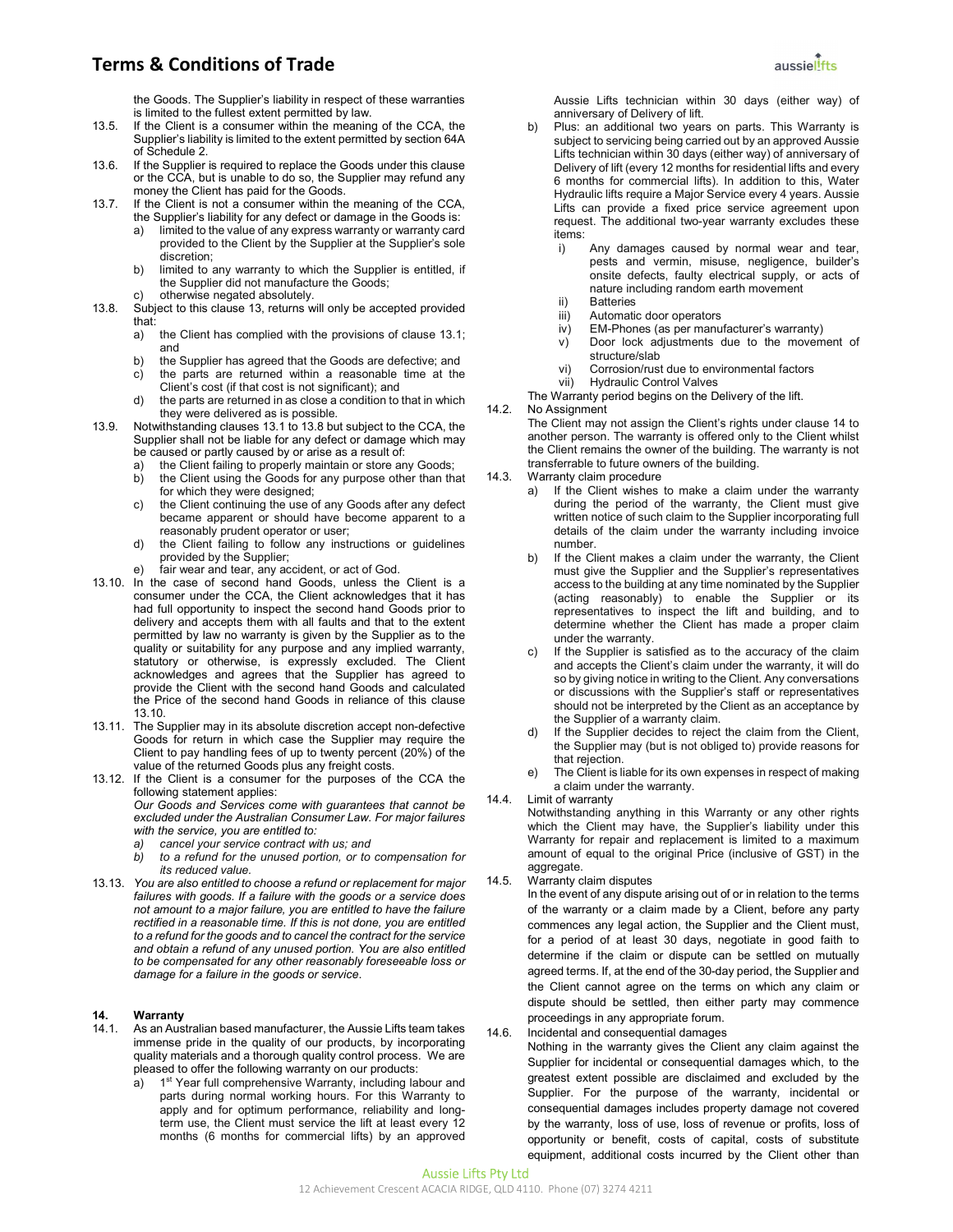

those specifically covered by the warranty and any other incidental, special or indirect or consequential damages howsoever occurring.

14.7. Standard of repairs

Any repairs by the Supplier will be performed to match, as close as is reasonably possible, the existing fit, finish and appearance.

# **15. Intellectual Property**<br>15.1 Where the Supplier ha

- Where the Supplier has designed, drawn or developed Goods for the Client, then the copyright in any designs and drawings and documents shall remain the property of the Supplier.
- 15.2. The Client warrants that all designs, specifications or instructions given to the Supplier will not cause the Supplier to infringe any patent, registered design or trademark in the execution of the Client's order and the Client agrees to indemnify the Supplier against any action taken by a third party against the Supplier in respect of any such infringement.
- 15.3. The Client agrees that the Supplier may (at no cost) use for the purposes of marketing or entry into any competition, any documents, designs, drawings or Goods which the Supplier has created for the Client.

#### 16. Default and Consequences of Default

- 16.1. Interest on overdue invoices shall accrue daily from the date when payment becomes due, until the date of payment, at a rate of two and a half percent (2.5%) per calendar month (and at the Supplier's sole discretion such interest shall compound monthly at such a rate) after as well as before any judgment.
- 16.2. If the Client owes the Supplier any money the Client shall indemnify the Supplier from and against all costs and disbursements incurred by the Supplier in recovering the debt (including but not limited to internal administration fees, legal costs on a solicitor and own Client basis, the Supplier's contract default fee, and bank dishonour fees).
- 16.3. Further to any other rights or remedies the Supplier may have under this contract, if a Client has made payment to the Supplier, and the transaction is subsequently reversed, the Client shall be liable for the amount of the reversed transaction, in addition to any further costs incurred by the Supplier under this clause 16 where it can be proven that such reversal is found to be illegal, fraudulent or in contravention to the Client's obligations under this Agreement.
- 16.4. Without prejudice to any other remedies the Supplier may have, if at any time the Client is in breach of any obligation (including those relating to payment) under these terms and conditions the Supplier may suspend or terminate the supply of Goods to the Client. The Supplier will not be liable to the Client for any loss or damage the Client suffers because the Supplier has exercised its rights under this clause.
- 16.5. Without prejudice to the Supplier's other remedies at law the Supplier shall be entitled to cancel all or any part of any order of the Client which remains unfulfilled and all amounts owing to the Supplier shall, whether or not due for payment, become immediately payable if:
	- a) any money payable to the Supplier becomes overdue, or in the Supplier's opinion the Client will be unable to make a payment when it falls due;
	- b) the Client becomes insolvent, convenes a meeting with its creditors or proposes or enters into an arrangement with creditors, or makes an assignment for the benefit of its creditors; or
	- c) a receiver, manager, liquidator (provisional or otherwise) or similar person is appointed in respect of the Client or any asset of the Client.

# 17. Cancellation<br>17.1. The Supplier

- The Supplier may cancel any contract to which these terms and conditions apply or cancel delivery of Goods at any time before the Goods are delivered by giving written notice to the Client. On giving such notice the Supplier shall repay to the Client any money paid by the Client for the Goods. The Supplier shall not be liable for any loss or damage whatsoever arising from such cancellation.
- 17.2. Cancellation of orders for Goods made to the Client's specifications, or for non-stocklist items, will definitely not be accepted once production has commenced, or an order has been placed.

#### 18. Privacy Act 1988

- 18.1. The Client agrees for the Supplier to obtain from a credit reporting body (CRB) a credit report containing personal credit information (e.g. name, address, D.O.B, occupation, previous credit applications, credit history) about the Client in relation to credit provided by the Supplier.
- 18.2. The Client agrees that the Supplier may exchange information about the Client with those credit providers and with related body corporates for the following purposes:
	- a) to assess an application by the Client; and/or
	- b) to notify other credit providers of a default by the Client; and/or
	- c) to exchange information with other credit providers as to the status of this credit account, where the Client is in default with other credit providers; and/or
	- d) to assess the creditworthiness of the Client including the Client's repayment history in the preceding two (2) years.
- 18.3. The Client consents to the Supplier being given a consumer credit report to collect overdue payment on commercial credit.
- 18.4. The Client agrees that personal credit information provided may be used and retained by the Supplier for the following purposes (and for other agreed purposes or required by):
	- a) the provision of Goods; and/or
	- b) analysing, verifying and/or checking the Client's credit, payment and/or status in relation to the provision of Goods; and/or
	- c) processing of any payment instructions, direct debit facilities and/or credit facilities requested by the Client; and/or
	- enabling the collection of amounts outstanding in relation to the Goods.
- 18.5. The Supplier may give information about the Client to a CRB for the following purposes:
	- a) to obtain a consumer credit report;<br>b) allow the CRB to create or maintain
	- allow the CRB to create or maintain a credit information file about the Client including credit history.
- 18.6. The information given to the CRB may include:
	- a) personal information as outlined in 18.1 above;<br>b) name of the credit provider and that the Supplier
		- hame of the credit provider and that the Supplier is a current credit provider to the Client;
		- c) whether the credit provider is a licensee;
		- d) type of consumer credit;
		- e) details concerning the Client's application for credit or commercial credit (e.g. date of commencement/termination of the credit account and the amount requested);
		- f) advice of consumer credit defaults, overdue accounts, loan repayments or outstanding monies which are overdue by more than sixty (60) days and for which written notice for request of payment has been made and debt recovery action commenced or alternatively that the Client no longer has any overdue accounts and the Supplier has been paid or otherwise discharged and all details surrounding that discharge (e.g. dates of payments);
		- g) information that, in the opinion of the Supplier, the Client has committed a serious credit infringement;
	- h) advice that the amount of the Client's overdue payment is equal to or more than one hundred and fifty dollars (\$150).
- 18.7. The Client shall have the right to request (by e-mail) from the Supplier:
	- a) a copy of the information about the Client retained by the Supplier and the right to request that the Supplier correct any incorrect information; and
	- b) that the Supplier does not disclose any personal information about the Client for the purpose of direct marketing.
- 18.8. The Supplier will destroy personal information upon the Client's request (by e-mail) or if it is no longer required unless it is required in order to fulfil the obligations of this Agreement or is required to be maintained and/or stored in accordance with the law.
- 18.9. The Client can make a privacy complaint by contacting the Supplier via e-mail. The Supplier will respond to that complaint within seven (7) days of receipt and will take all reasonable steps to make a decision as to the complaint within thirty (30) days of receipt of the complaint. In the event that the Client is not satisfied with the resolution provided, the Client can make a complaint to the Information Commissioner at www.oaic.gov.au.

# **19. Unpaid Supplier's Rights**<br>19.1. Where the Client has left a

Where the Client has left any item with the Supplier for repair, modification, exchange or for the Supplier to perform any other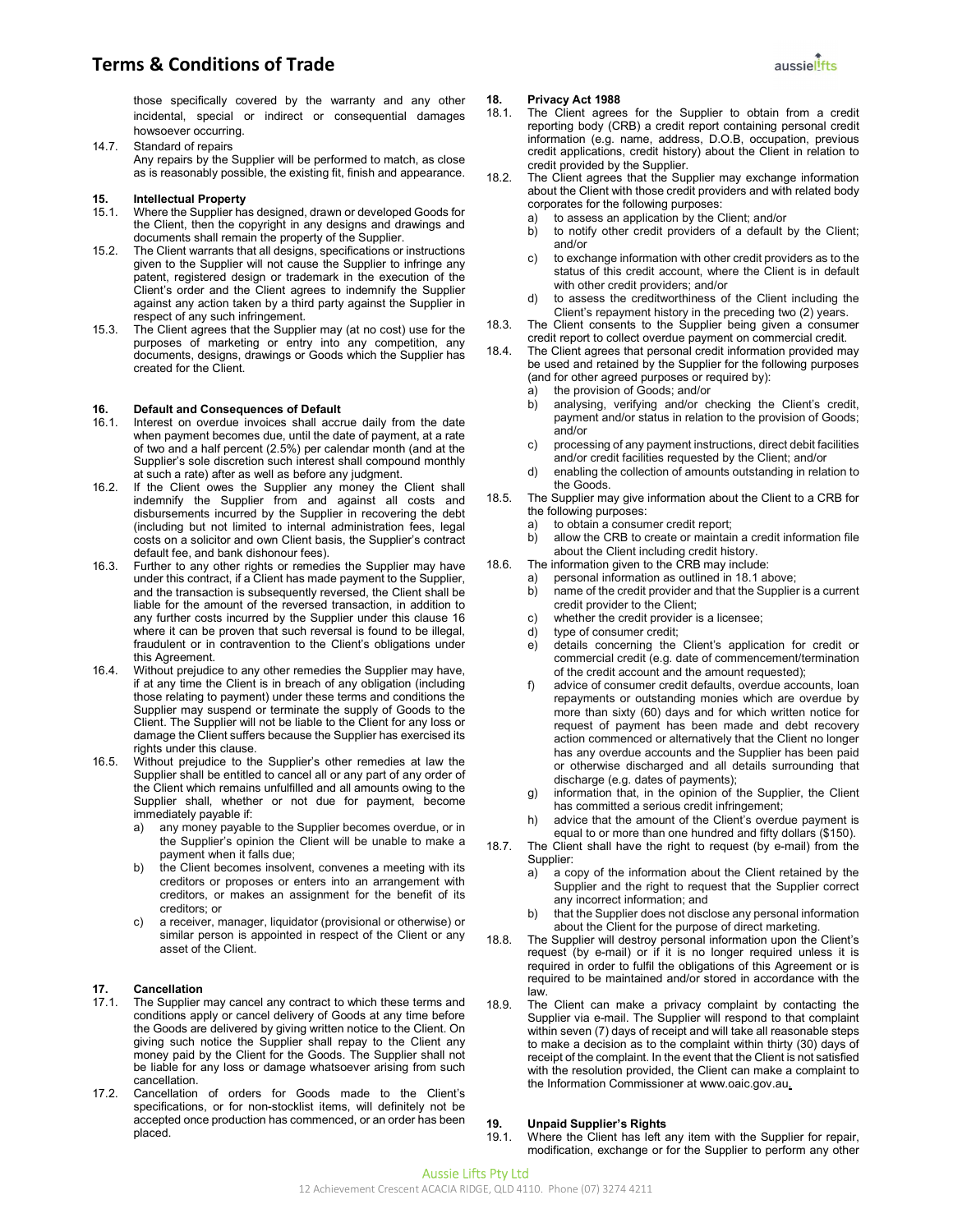service in relation to the item and the Supplier has not received or been tendered the whole of any monies owing to it by the Client, the Supplier shall have, until all monies owing to the Supplier are paid:

- a) a lien on the item; and
- b) the right to retain or sell the item, such sale to be undertaken in accordance with any legislation applicable to the sale or disposal of uncollected goods.
- 19.2. The lien of the Supplier shall continue despite the commencement of proceedings, or judgment for any monies owing to the Supplier having been obtained against the Client.

#### 20. Building Industry Fairness (Security of Payment) Act 2017 (Qld) ("the Act")

- 20.1. At the Supplier's sole discretion, if there are any disputes or claims for unpaid Goods and/or Services then the provisions of the Act may apply.
- 20.2. Nothing in this Agreement is intended to have the effect of contracting out of any applicable provisions of the Act, except to the extent permitted by the Act where applicable.

#### 21. Indemnity

The Client agrees to indemnify the Supplier and keep the Supplier indemnified against any claims. This indemnity includes any legal fees and expenses the Supplier incurs in order to enforce its rights, on an indemnity basis.

# **22.** Trustee capacity<br>22.1. If the Client is the

- If the Client is the trustee of a trust (whether disclosed to the Supplier or not), the Client warrants to the Supplier that:
	- a) the Client enters into this Agreement in both its capacity as trustee and in its personal capacity;
	- b) the Client has the right to be indemnified out of trust assets;
	- c) the Client has the power under the trust deed to sign this Agreement; and
	- d) the Client will not retire as trustee of the trust or appoint any new or additional trustee without advising the Supplier.
- 22.2. The Client must give the Supplier a copy of the trust deed upon request.

### 23. Execution as Agent or Attorney

- 23.1. If an agent of the Client enters into this Agreement, they warrant and represent that they are a duly authorised agent in accordance with s 126(1) of the Corporations Act (Cth) 2001.
- 23.2. If the Client enters into this Agreement under power of attorney, the person signing under the power of attorney:
	- a) must provide the Supplier with a copy of the power of attorney; and
	- b) warrants, represents and agrees that it has had no notice of revocation of the power of attorney under which it is signing this Agreement.

### 24. Waiver

A waiver of any provision or breach of this Agreement by the Supplier must be made by an authorised officer of the Supplier in writing. A waiver of any provision or breach of this Agreement by the Client must be made by the Client's authorised officer in writing.

### 25. Costs and indemnity

- 25.1. The Client must pay for its own legal, accounting and business costs and all costs incurred by the Supplier relating to any default by the Client. The Client must also pay for all stamp duty and other taxes payable on this Agreement (if any).
- 25.2. The Client must pay, and agrees to indemnify the Supplier and keep the Supplier indemnified against, the Supplier's costs and disbursements incurred in pursuing any recovery action, or any other claim or remedy, against the Client, including debt recovery fees and legal costs on an indemnity basis. Such costs and disbursements will be due and payable by the Client to the Supplier, and the Client's indemnification of the Supplier against such costs will have effect, irrespective of whether pursuit of the recovery action, claim or remedy is successful.
- 25.3. The Client acknowledges and agrees that payments by the Client will be applied by the Supplier as follows:
	- a) firstly, in payment of any and all collection costs and legal costs in accordance with clauses 25.1 and 25.2.
	- b) secondly, in payment of any interest incurred in accordance with clause 25.
	- c) thirdly, in payment of the outstanding invoice(s).

#### 26. Set-off

- 26.1. All payments required to be made by the Client under this Agreement will be made free of any set-off, or counterclaim and without deduction or withholding.
- 26.2. Any amount due to the Supplier from time to time may be deducted from any monies which may be or may become payable to the Client by the Supplier.

#### 27. Force Majeure

The Supplier is not liable for any loss caused to the Client by reason of strikes, lockouts, fires, riots, war, embargoes, civil commotions, acts of God or any other activity beyond the Supplier's control.

# 28. Jurisdiction<br>28.1 The Client ac

- The Client acknowledges and agrees that this Agreement will be governed by the laws of Queensland, and the laws of the Commonwealth of Australia which are in force in Queensland.
- 28.2. The Client submits to the non-exclusive jurisdiction of the courts of Queensland and the relevant federal courts and courts competent to hear appeals from those courts.

#### 29. Independent Advice

Each party has been given the opportunity to seek independent legal advice with respect to the content and effect of this Agreement and has sought such advice as it deems necessary.

#### 30. No Adverse Construction

No rule of construction applies to the disadvantage of a party on the basis that the party put forward this Agreement or any part of it.

# 31. Severance<br>31.1 If any pro

- If any provision of this Agreement is not enforceable in accordance with its terms, other provisions which are selfsustaining are, and continue to be, enforceable in accordance with their terms.
- 31.2. If any part of this Agreement is invalid or unenforceable, that part is deleted, and the remainder of the Agreement remains effective.

#### 32. Variation

- 32.1. The Client agrees that these Terms and Conditions may be varied, added to, or amended by an authorised officer of the Supplier at any time by written notice to the Client.
- 32.2. Any proposed variation to these Terms and Conditions by the Client must be requested in writing. The Supplier may refuse any such request without providing reasons either orally or in writing.

#### 33. Entire agreement

This Agreement constitutes the entire agreement between the parties relating in any way to its subject matter. All previous negotiations, understandings, representations, warranties, memoranda or commitments about the subject matter of this Agreement are merged in this Agreement and are of no further effect. No oral explanation or information provided by a party to another affects the meaning or interpretation of this Agreement or constitutes any collateral agreement, warranty or understanding.

# 34. General<br>34.1. The fail

The failure by the Supplier to enforce any provision of these terms and conditions shall not be treated as a waiver of that